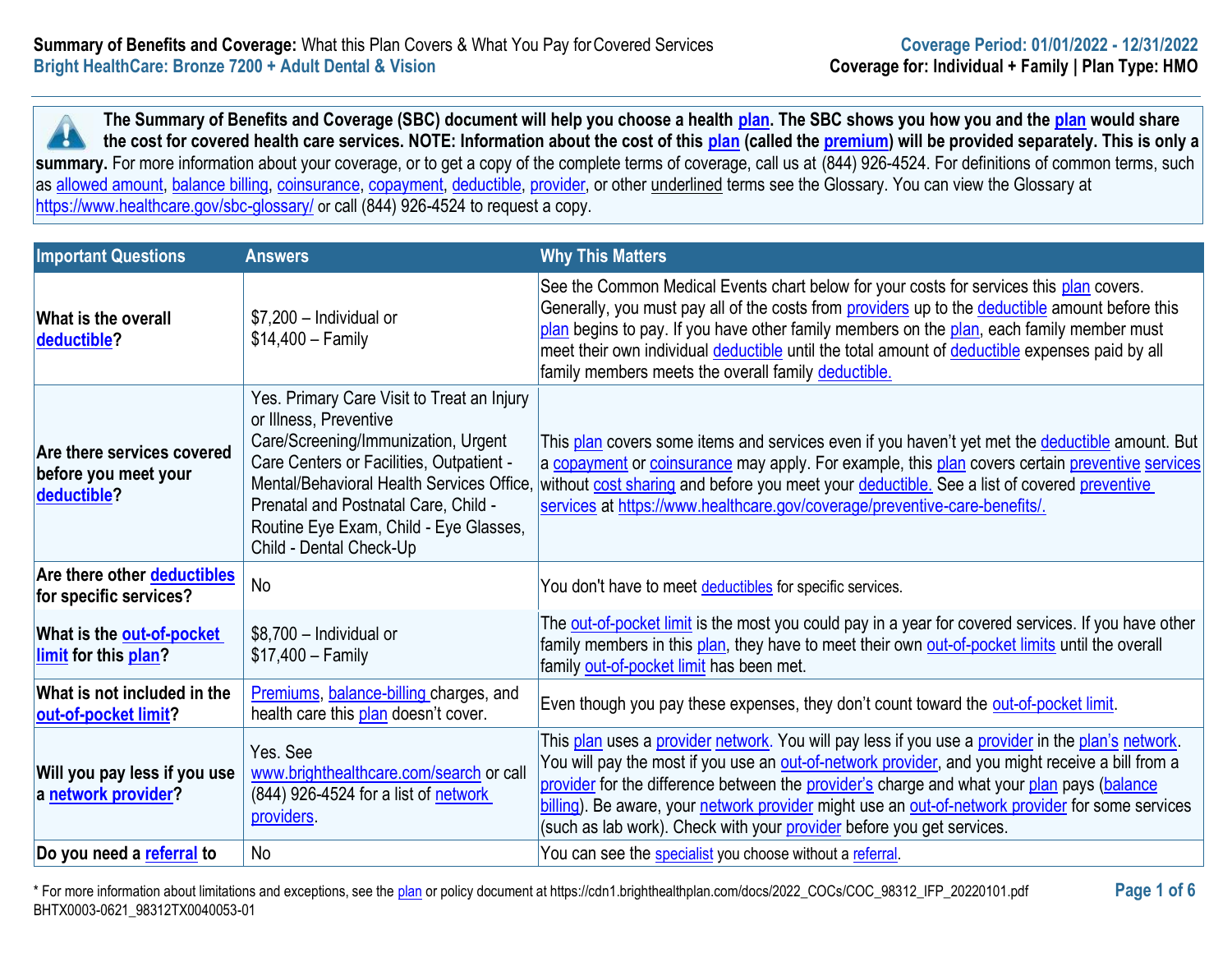All [copayment](https://www.healthcare.gov/sbc-glossary/#copayment) and [coinsurance](https://www.healthcare.gov/sbc-glossary/#coinsurance) costs shown in this chart are after your [deductible](https://www.healthcare.gov/sbc-glossary/#deductible) has been met, if a deductible applies.  $\blacktriangle$ 

|                                                                           |                                                         | <b>What You Will Pay</b>                                       |                                                           |                                                                                                                                                                                                 |
|---------------------------------------------------------------------------|---------------------------------------------------------|----------------------------------------------------------------|-----------------------------------------------------------|-------------------------------------------------------------------------------------------------------------------------------------------------------------------------------------------------|
| <b>Common Medical Event</b>                                               | <b>Services You May Need</b>                            | <b>Network Provider</b><br>(You will pay the<br>least)         | <b>Out-of-Network Provider</b><br>(You will pay the most) | Limitations, Exceptions, & Other Important<br><b>Information</b>                                                                                                                                |
| If you visit a health care<br>provider's office or clinic                 | Primary care visit to treat an<br>injury or illness     | \$0                                                            | Not Covered                                               | Telehealth services are available. Refer to Your<br>Schedule of Benefits to determine what you will pay.                                                                                        |
|                                                                           | <b>Specialist visit</b>                                 | 50% after Deductible                                           | Not Covered                                               | None                                                                                                                                                                                            |
|                                                                           | Preventive care/screening/<br>limmunization             | No Charge                                                      | Not Covered                                               | You may have to pay for services that aren't<br>preventive. Ask your provider if the services you need<br>are preventive, then check what Your plan will pay for<br>and what Your cost will be. |
| If you have a test                                                        | Diagnostic test (x-ray, blood<br>work)                  | Lab: 50% after<br>Deductible<br>X-ray: 50% after<br>Deductible | <b>Not Covered</b>                                        | None                                                                                                                                                                                            |
|                                                                           | Imaging (CT/PET scans, MRIs)                            | 50% after Deductible                                           | Not Covered                                               | Services require Prior Authorization.                                                                                                                                                           |
| If you need drugs to treat Preferred generic drugs                        |                                                         | \$0/\$35                                                       | Not Covered                                               |                                                                                                                                                                                                 |
| your illness or condition.<br>More information about                      | Preferred brand drugs and Non-<br>preferred generics    | 50% after Deductible                                           | <b>Not Covered</b>                                        | Preventive Care medications are provided at \$0 cost to<br>You, regardless of tier.                                                                                                             |
| prescription drug coverage<br>is available at<br>www.brighthealthcare.com | Non-preferred brand drugs and<br>Non-preferred generics | 50% after Deductible                                           | Not Covered                                               | Covers up to a 90-day supply (retail prescription); 31-<br>90 day supply (mail order prescription).<br>Copays shown reflect the cost per retail prescription.                                   |
|                                                                           | <b>Specialty drugs</b>                                  | 50% after Deductible                                           | Not Covered                                               |                                                                                                                                                                                                 |
| If you have outpatient<br>surgery                                         | Facility fee (e.g., ambulatory<br>surgery center)       | 50% after Deductible                                           | Not Covered                                               | Services require Prior Authorization.                                                                                                                                                           |
|                                                                           | Physician/surgeon fees                                  | 50% after Deductible                                           | <b>Not Covered</b>                                        | Services require Prior Authorization.                                                                                                                                                           |
| If you need immediate<br><b>medical attention</b>                         | <b>Emergency room care</b>                              | 50% after Deductible                                           | 50% after Deductible                                      | This cost does not apply if You are admitted directly to<br>the hospital for inpatient services.                                                                                                |
|                                                                           | <b>Emergency medical</b><br>transportation              | 50% after Deductible                                           | 50% after Deductible                                      | <b>None</b>                                                                                                                                                                                     |
|                                                                           | <b>Urgent care</b>                                      | \$50                                                           | \$50                                                      | None                                                                                                                                                                                            |
| If you have a hospital                                                    | Facility fee (e.g., hospital room)                      | 50% after Deductible                                           | Not Covered                                               | Services require Prior Authorization.                                                                                                                                                           |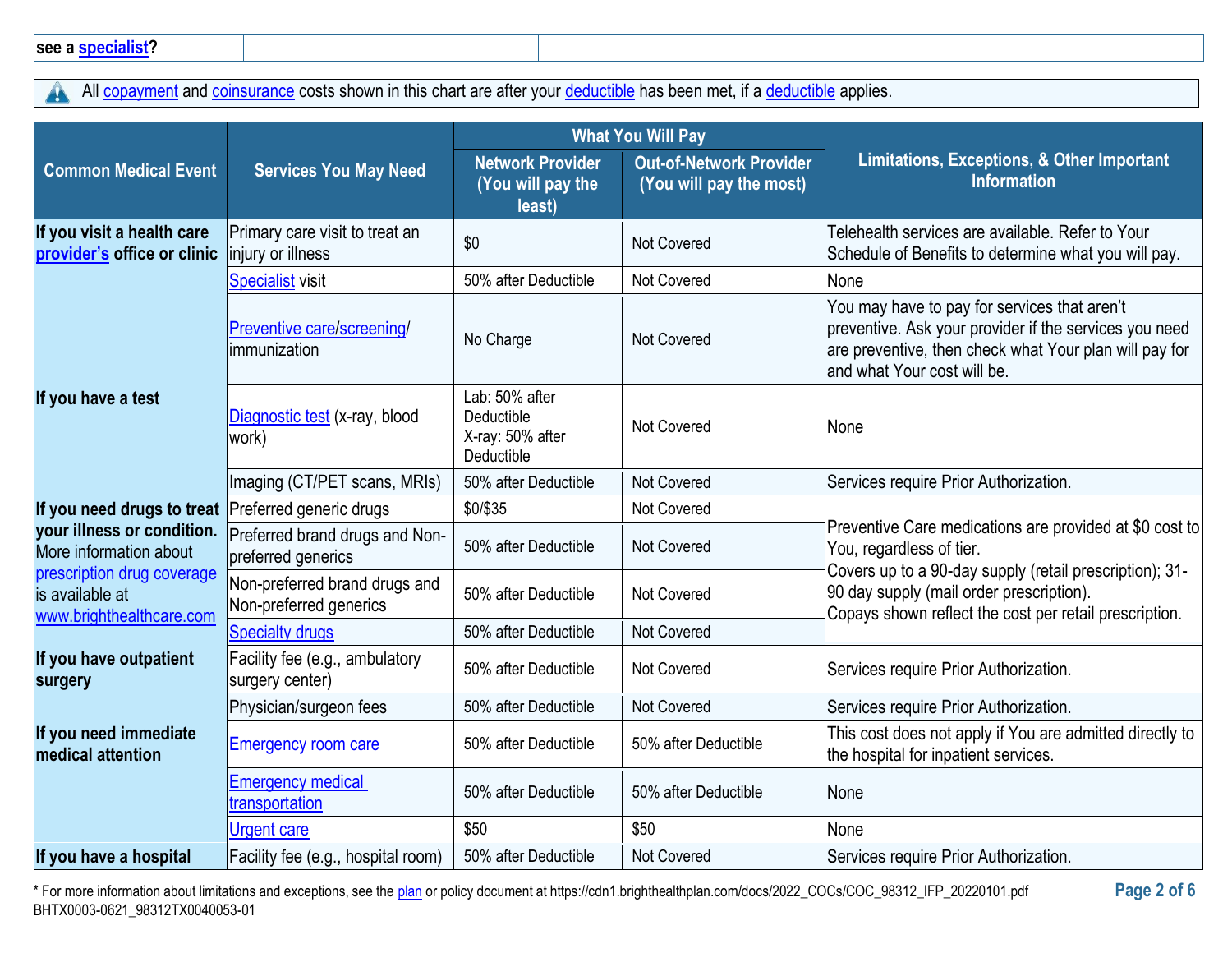|                                                               |                                              | <b>What You Will Pay</b>                               |                                                           |                                                                                                                                                                                                                                                                                                                                                                                                                              |
|---------------------------------------------------------------|----------------------------------------------|--------------------------------------------------------|-----------------------------------------------------------|------------------------------------------------------------------------------------------------------------------------------------------------------------------------------------------------------------------------------------------------------------------------------------------------------------------------------------------------------------------------------------------------------------------------------|
| <b>Common Medical Event</b>                                   | <b>Services You May Need</b>                 | <b>Network Provider</b><br>(You will pay the<br>least) | <b>Out-of-Network Provider</b><br>(You will pay the most) | Limitations, Exceptions, & Other Important<br><b>Information</b>                                                                                                                                                                                                                                                                                                                                                             |
| stay                                                          | Physician/surgeon fees                       | 50% after Deductible                                   | <b>Not Covered</b>                                        | Services require Prior Authorization.                                                                                                                                                                                                                                                                                                                                                                                        |
| If you need mental health, Outpatient services                |                                              | \$0                                                    | <b>Not Covered</b>                                        | Services require Prior Authorization.                                                                                                                                                                                                                                                                                                                                                                                        |
| behavioral health, or<br>substance abuse<br>services          | Inpatient services                           | 50% after Deductible                                   | <b>Not Covered</b>                                        | Services require Prior Authorization.                                                                                                                                                                                                                                                                                                                                                                                        |
|                                                               | Office visits                                | \$0                                                    | Not Covered                                               | None                                                                                                                                                                                                                                                                                                                                                                                                                         |
| If you are pregnant                                           | Childbirth/delivery professional<br>services | 50% after Deductible                                   | <b>Not Covered</b>                                        | Delivery stays exceeding 48 hours for vaginal delivery<br>or 96 hours for a cesarean delivery require Prior                                                                                                                                                                                                                                                                                                                  |
|                                                               | Childbirth/delivery facility<br>services     | 50% after Deductible                                   | Not Covered                                               | Authorization. None                                                                                                                                                                                                                                                                                                                                                                                                          |
|                                                               | Home health care                             | 50% after Deductible                                   | Not Covered                                               | Limited to 60 Visit(s) per Year. Services require Prior<br>Authorization.                                                                                                                                                                                                                                                                                                                                                    |
| If you need help<br>recovering or have other<br>special needs | <b>Rehabilitation services</b>               | 50% after Deductible                                   | Not Covered                                               | Limited to 35 Visit(s) per Year. Visits combined for<br>Physical, Occupational and Speech Therapy and<br>Chiropractic spinal manipulations. Habilitation services<br>includes autism services. Visit limit does not apply for<br>Iservices related to mental health. For mental health<br>related services, see Mental Health Outpatient<br>Services for the applicable cost share. Services<br>require Prior Authorization. |
|                                                               | <b>Habilitation services</b>                 | 50% after Deductible                                   | Not Covered                                               | Limited to 35 Visit(s) per Year. Visits combined for<br>Physical, Occupational and Speech Therapy and<br>Chiropractic spinal manipulations. Habilitation services<br>includes autism services. Visit limit does not apply for<br>Iservices related to mental health. For mental health<br>related services, see Mental Health Outpatient<br>Services for the applicable cost share. Services<br>require Prior Authorization. |
|                                                               | <b>Skilled nursing center</b>                | 50% after Deductible                                   | Not Covered                                               | Limited to 25 Visit(s) per Year. Services require Prior<br>Authorization.                                                                                                                                                                                                                                                                                                                                                    |
|                                                               | <b>Ourable medical equipment</b>             | 50% after Deductible                                   | Not Covered                                               | Services require Prior Authorization.                                                                                                                                                                                                                                                                                                                                                                                        |
|                                                               | Hospice services                             | 50% after Deductible                                   | Not Covered                                               | None                                                                                                                                                                                                                                                                                                                                                                                                                         |

\* For more information about limitations and exceptions, see the [plan](https://www.healthcare.gov/sbc-glossary/#plan) or policy document at https://cdn1.brighthealthplan.com/docs/2022\_COCs/COC\_98312\_IFP\_20220101.pdf **Page 3 of 6** BHTX0003-0621\_98312TX0040053-01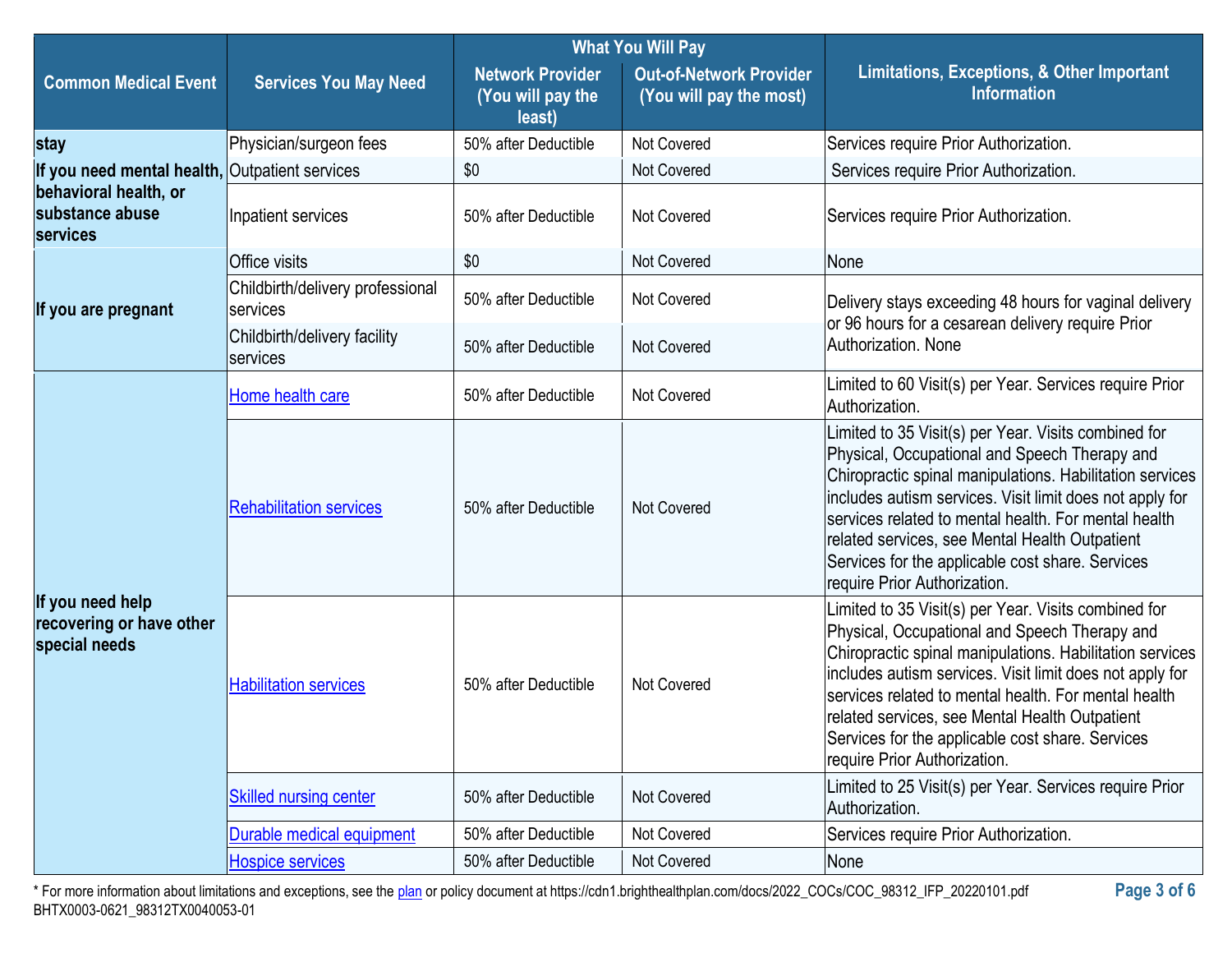|                                                              | <b>What You Will Pay</b>     |                                                        |                                                           |                                                                                                                                                                                                                     |
|--------------------------------------------------------------|------------------------------|--------------------------------------------------------|-----------------------------------------------------------|---------------------------------------------------------------------------------------------------------------------------------------------------------------------------------------------------------------------|
| <b>Common Medical Event</b>                                  | <b>Services You May Need</b> | <b>Network Provider</b><br>(You will pay the<br>least) | <b>Out-of-Network Provider</b><br>(You will pay the most) | Limitations, Exceptions, & Other Important<br><b>Information</b>                                                                                                                                                    |
|                                                              | Children's eye exam          | \$0                                                    | Not Covered                                               | Limited to 1 eye exam per calendar year, through the<br>end of the month in which the dependent child turns<br>19.                                                                                                  |
| If your child needs dental Children's glasses<br>or eye care |                              | \$0                                                    | Not Covered                                               | Limited to 1 pair of glasses, including standard frames<br>and standard lenses or a one-year supply of contact<br>lenses, per calendar year, through the end of the<br>month in which the dependent child turns 19. |
|                                                              | Children's dental checkups   | \$0                                                    | Not Covered                                               | Includes diagnostic and preventive services through<br>the end of the month in which the dependent child<br>turns 19. Refer to the policy for covered services and<br>limitations.                                  |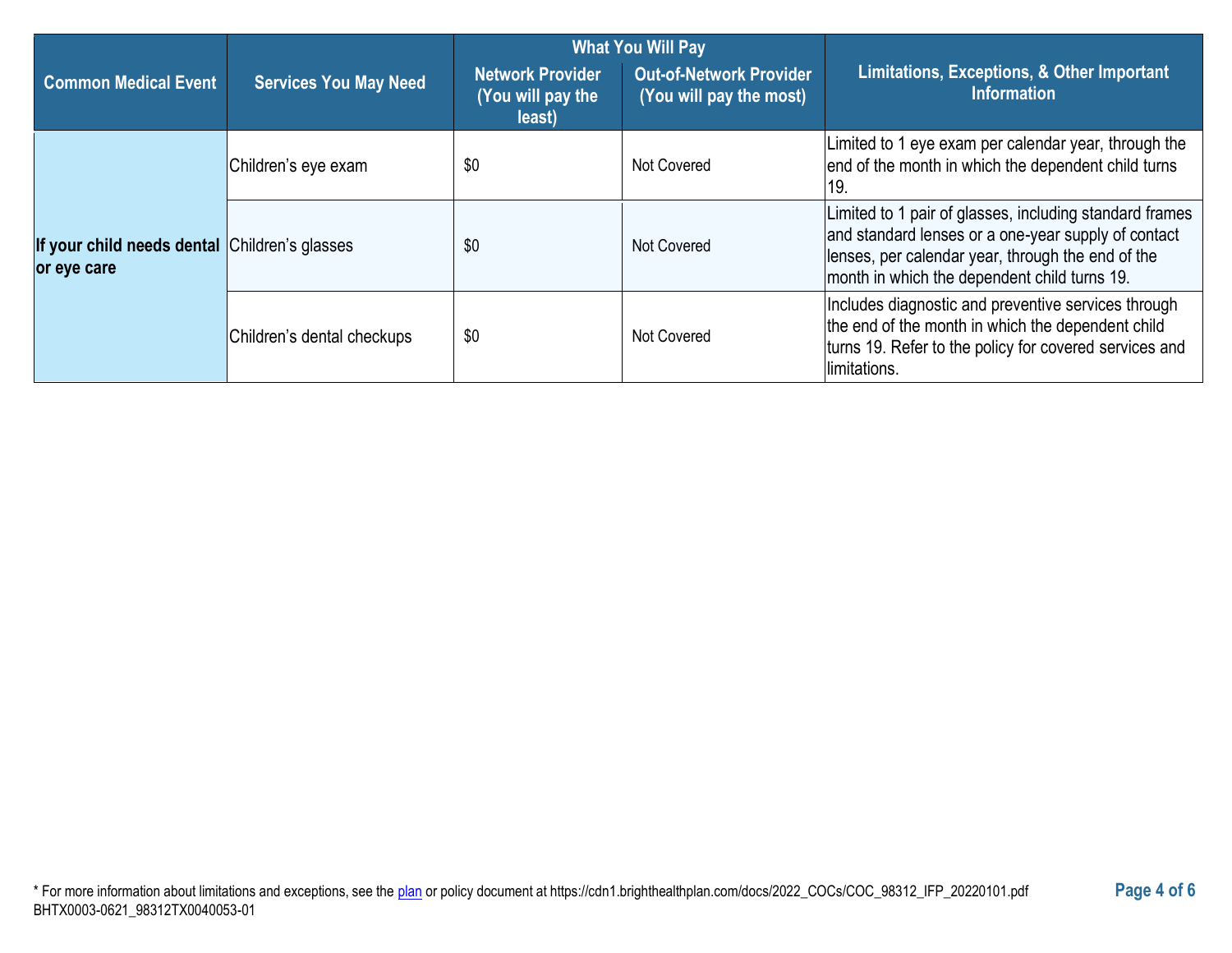### **Excluded Services & Other Covered Services**

| Services Your Plan Generally Does NOT Cover (Check your policy or plan document for more information and a list of any other excluded services.) |                              |                          |  |
|--------------------------------------------------------------------------------------------------------------------------------------------------|------------------------------|--------------------------|--|
| Abortion (except in cases of rape, incest, or when the Acupuncture                                                                               |                              | <b>Bariatric Surgery</b> |  |
| life of the mother is endangered)                                                                                                                | <b>Infertility Treatment</b> | Long-Term Care           |  |
| <b>Cosmetic Surgery</b>                                                                                                                          | <b>Private-Duty Nursing</b>  | <b>Routine Foot Care</b> |  |
| Non-emergency care when traveling outside the U.S.                                                                                               |                              |                          |  |
| Weight Loss Programs                                                                                                                             |                              |                          |  |

| ∣ Other Covered Services (Limitations may apply to these services. This isn't a complete list. Please see your <u>plan</u> document.) ∣ |                      |                     |  |
|-----------------------------------------------------------------------------------------------------------------------------------------|----------------------|---------------------|--|
| Chiropractic Care                                                                                                                       | Dental Care (Adults) | <b>Hearing Aids</b> |  |
| Routine Eye Care (Adults)                                                                                                               |                      |                     |  |

Your Rights to Continue Coverage: There are agencies that can help if you want to continue your coverage after it ends. The contact information for those agencies is: Texas Department of Insurance (TDI) at 1-800-252-3439. Other coverage options may be available to you, too, including buying individual insurance coverage through the Health Insurance Marketplace. For more information about the Marketplace, visit [www.HealthCare.gov](https://www.healthcare.gov/) or call 1-800-318-2596.

Your Grievance and Appeals Rights: There are agencies that can help if you have a complaint against your [plan](https://www.healthcare.gov/sbc-glossary/#plan) for a denial of [a claim.](https://www.healthcare.gov/sbc-glossary/#claim) This complaint is called a [grievance](https://www.healthcare.gov/sbc-glossary/#grievance) or [appeal.](https://www.healthcare.gov/sbc-glossary/#appeal) For more information about your rights, look at the explanation of benefits you will receive for that medical [claim.](https://www.healthcare.gov/sbc-glossary/#claim) You[r plan](https://www.healthcare.gov/sbc-glossary/#plan) documents also provide complete information on how to submit a [claim,](https://www.healthcare.gov/sbc-glossary/#claim) [appeal,](https://www.healthcare.gov/sbc-glossary/#appeal) or [a grievance](https://www.healthcare.gov/sbc-glossary/#grievance) for any reason to your [plan.](https://www.healthcare.gov/sbc-glossary/#plan) For more information about your rights, this notice, or assistance, contact: Texas Department of Insurance at 1-800-578-4677 or visi[t www.tdi.texas.gov.](https://www.tdi.texas.gov/)

## **Does this plan provide Minimum Essential Coverage? Yes**

[Minimum Essential Coverage](https://www.healthcare.gov/sbc-glossary/#minimum-essential-coverage) generally includes plans, health insurance available through the Marketplace or other individual market policies, Medicare, Medicaid, CHIP, TRICARE, and certain other coverage. If you are eligible for certain types of [Minimum Essential Coverage,](https://www.healthcare.gov/sbc-glossary/#minimum-essential-coverage) you may not be eligible for the premium tax credit.

## **Does this plan meet the Minimum Value Standards? Yes**

If you[r plan](https://www.healthcare.gov/sbc-glossary/#plan) doesn't meet the [Minimum Value Standards,](https://www.healthcare.gov/sbc-glossary/#minimum-value-standard) you may be eligible for a [premium tax credit](https://www.healthcare.gov/sbc-glossary/#premium-tax-credits) to help you pay for a [plan](https://www.healthcare.gov/sbc-glossary/#plan) through the [Marketplace.](https://www.healthcare.gov/sbc-glossary/#marketplace)

## **Language Access Services:**

Spanish (Español): Para obtener asistencia en Español, llame al (844) 926-4524. Tagalog (Tagalog): Kung kailangan ninyo ang tulong sa Tagalog tumawag sa (844) 926-4524. Chinese (中文): 如果需要中文的帮助,请拨打这个号码 (844) 926-4524. Navajo (Dine): Dinek'ehgo shika at'ohwol ninisingo, kwiijigo holne' (844) 926-4524.

*To see examples of how this plan might cover costs for a sample medical situation, see the next section.*